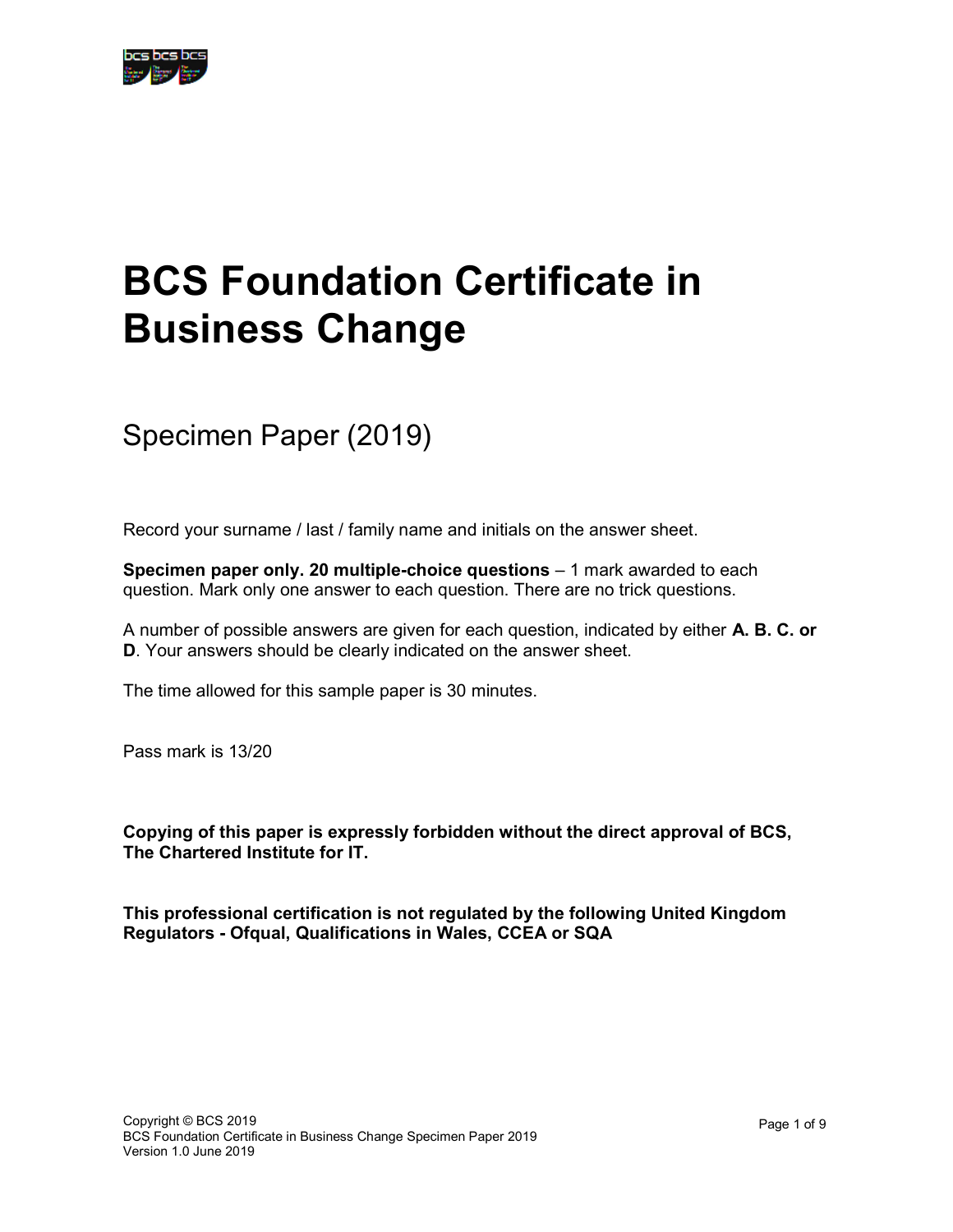- 1 Which of the following are stages in the business change lifecycle?
	- a) Transition.
	- b) Design.
	- c) Implementation.
	- d) Evaluation.
- A a, b, c and d.
- **B** a, b and c only.
- C b and c only.
- **D** b, c and d only.
- 2 Which of the following are considered during the alignment stage of the business change lifecycle?
	- a) The extent of alignment with the business strategy.
	- b) The extent to which benefits have been realised.
	- c) The extent of alignment with the enterprise architecture.
	- d) The estimated internal rate of return.
- A a, b, c and d.
- **B** a and c only.
- C a, c and d only.
- **D** b and d only.
- 3 Which of the following techniques is used to analyse the external environment AND considers the power of suppliers?
- A Porters five forces analysis.
- B VMOST.
- C Resource audit.
- **D** Cost benefit analysis.
- 4 Which of the cultures proposed by Handy has few rules and little bureaucracy, whilst control radiates from the centre?
- A Power.
- B Role.
- C Person.
- **D** Free spirit.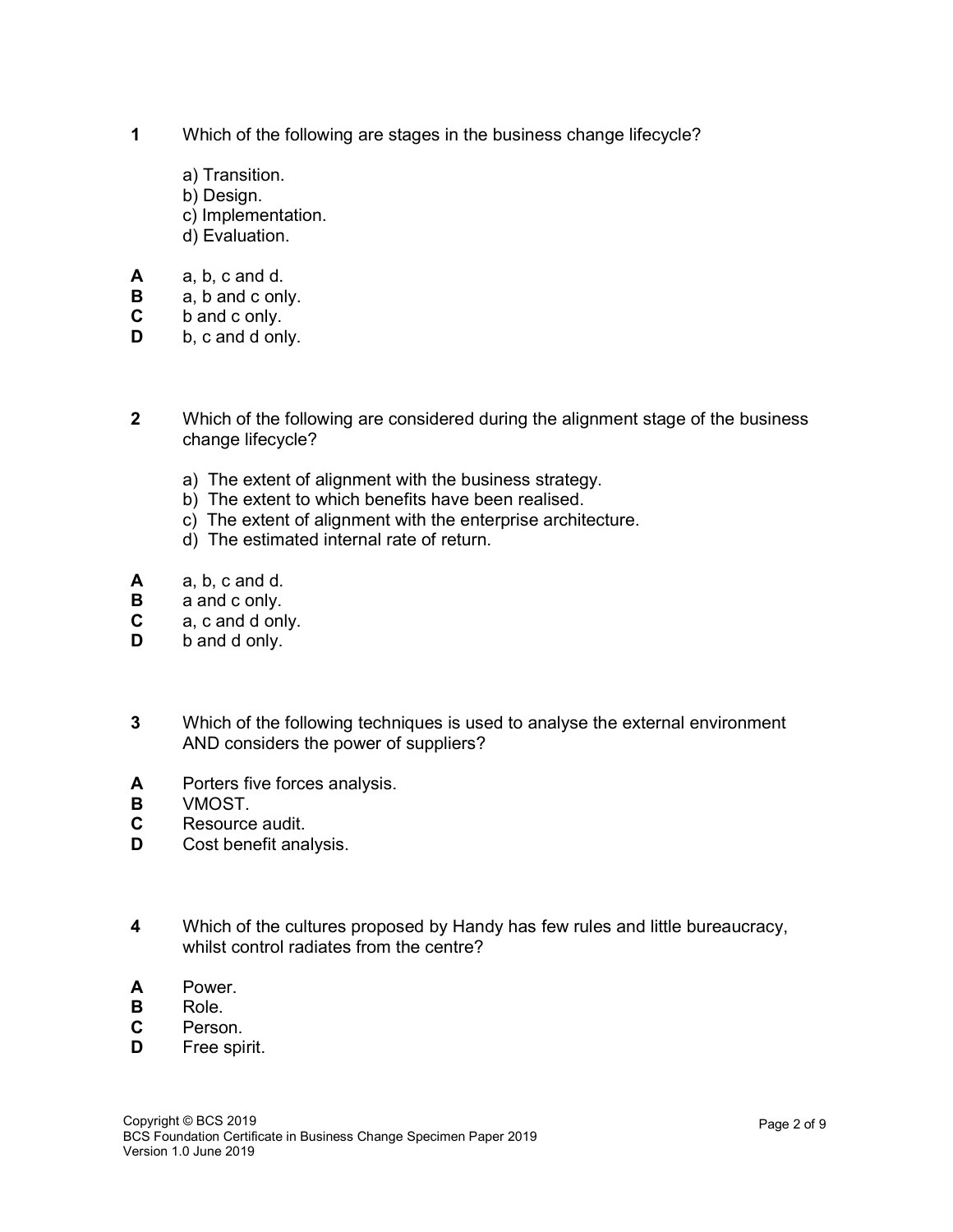- 5 Which of the following are aspects of performance measured on the balanced business scorecard?
	- a) Customer.
	- b) Supplier.
	- c) Stakeholder.
	- d) Financial.
- A a and d only.
- B a, b, c and d.
- C a and b only.
- **D** b and c only
- 6 Which of the following investigation technique(s) would BEST support the objective of achieving group consensus or agreement?
	- a) Interview.
	- b) Scenarios.
	- c) Workshop.
	- d) Observation.
- A c only.
- **B** a and c only.
- C a, b and c only.
- **D** a and d only.
- 7 Which of the following techniques has no fixed notation, can reflect intangible aspects of an organisation, and provides a holistic view of a business situation?
- A Mind map.
- **B** Rich picture.
- C Boston box.
- D Fishbone diagram.
- 8 Which of the following elements of CATWOE describe who ultimately controls the business system, and who carries out the transformation?
- A W and T.
- B C and O.
- C O and E.
- D A and O.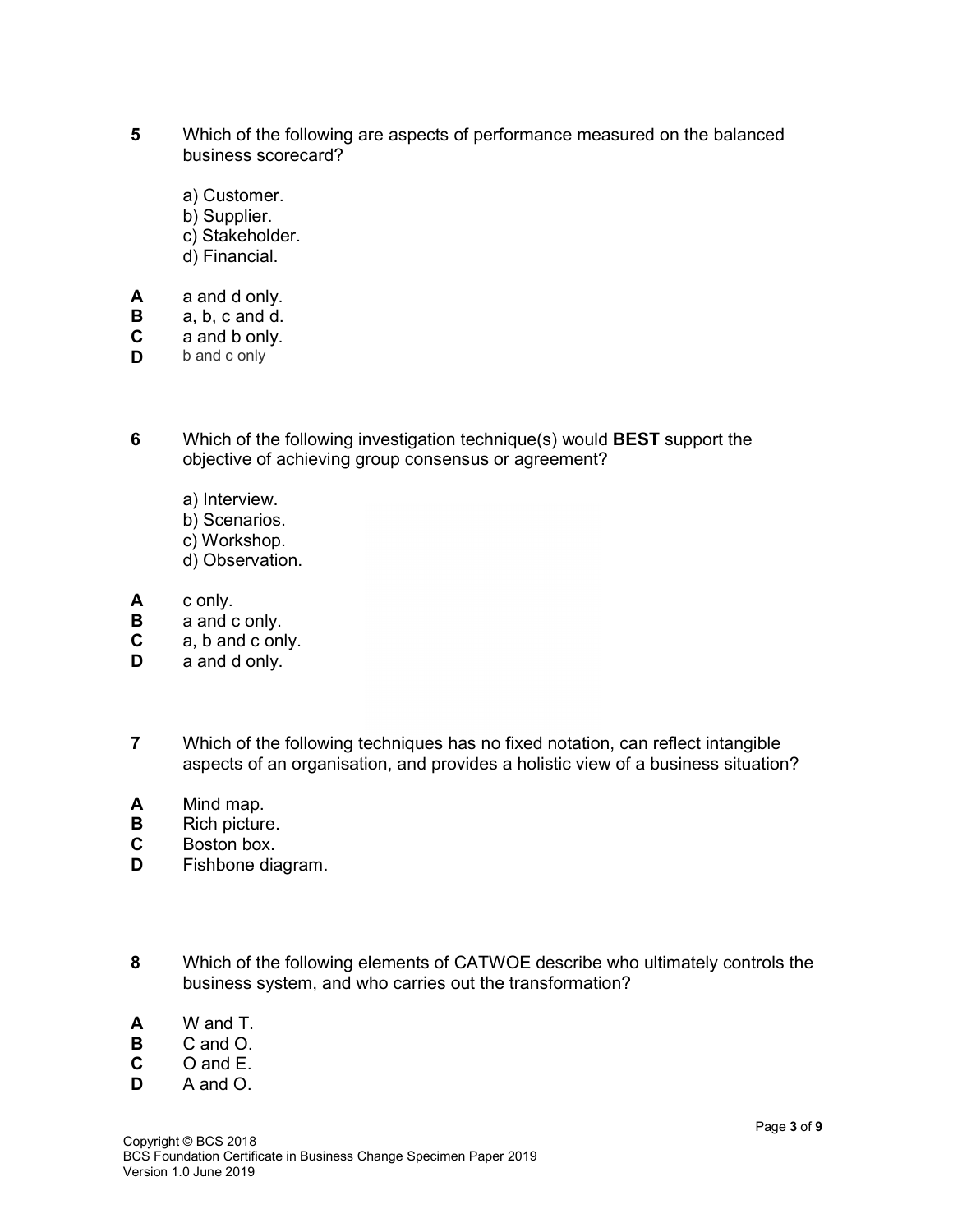- 9 The money required to purchase new equipment and to train staff to use a new system would be considered under which of the following categories?
- A Tangible benefit.
- **B** Intangible cost.
- C Tangible cost.
- **D** Intangible benefit.
- 10 Under which two categories of requirement would the following be recorded?
	- 1. The languages which a system should support.
	- 2. The number of users who should be able to access a system concurrently.
- A General and non-functional.
- **B** Functional and non-functional.
- C General and technical.
- D Functional and technical
- 11 Which of the following would be considered under the people element of POPIT?
	- a) The extent to which staff have the skills required for their new roles.
	- b) The maturity of recruitment policies and procedures.
	- c) The extent to which staff have access to the information they need.
	- d) The extent of collaborative cross-functional working.
- A a, b, c and d.
- B b and c only.
- C a and b only.
- **D** c and d only.
- 12 Which of the following statements about organisational structure is/are TRUE?
	- a) In a tall structure, a manager's span of control is bigger than in a flat structure.
	- b) In a tall structure, there are less layers to the head of the organisation than in a flat structure.
	- c) Large organisations tend to be taller than small organisations.
	- d) A manager in a tall organisation will tend to have less people reporting to them than a manager in a flat structure.
- A c and d only.
- B a and d only.
- C a, b and c only.
- D d only.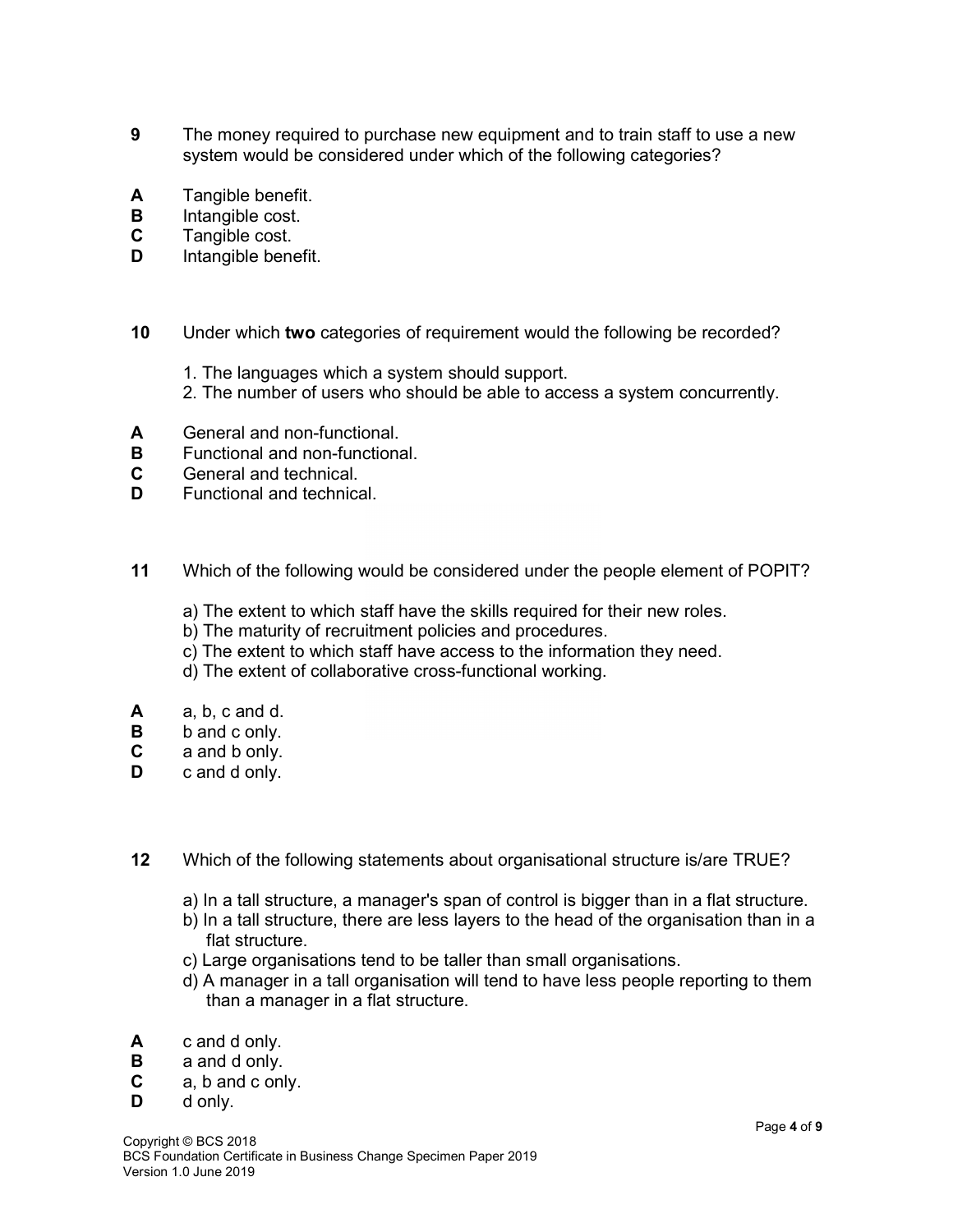- 13 Which stage of the Waterfall lifecycle occurs before implementation, and after development?
- A Design.
- **B** Analysis.
- C Feasibility study.
- **D** Testing.
- 14 Which of the following are values stated in the agile manifesto?
	- a) Individuals and interactions over processes and tools.
	- b) Working software over comprehensive documentation.
	- c) Customer collaboration over contract negotiation.
	- d) Responding to change over following a plan.
- A a, b, c and d.
- **B** a, b and d only.
- C a, c and d only.
- **D** b, c and d only.
- 15 Management style, and the extent to which documents are passed around an organisation would be considered under which of the following two POPIT elements?
- A Organisation and technology.
- **B** People and processes.
- C Organisation and processes.
- **D** People and technology.
- 16 During which stage of Lewin's model of organisational change do new ways of working become established, and comfort levels return to normal?
- A Unfreeze.
- **B** Transition.
- C Freeze.
- D Cool-down.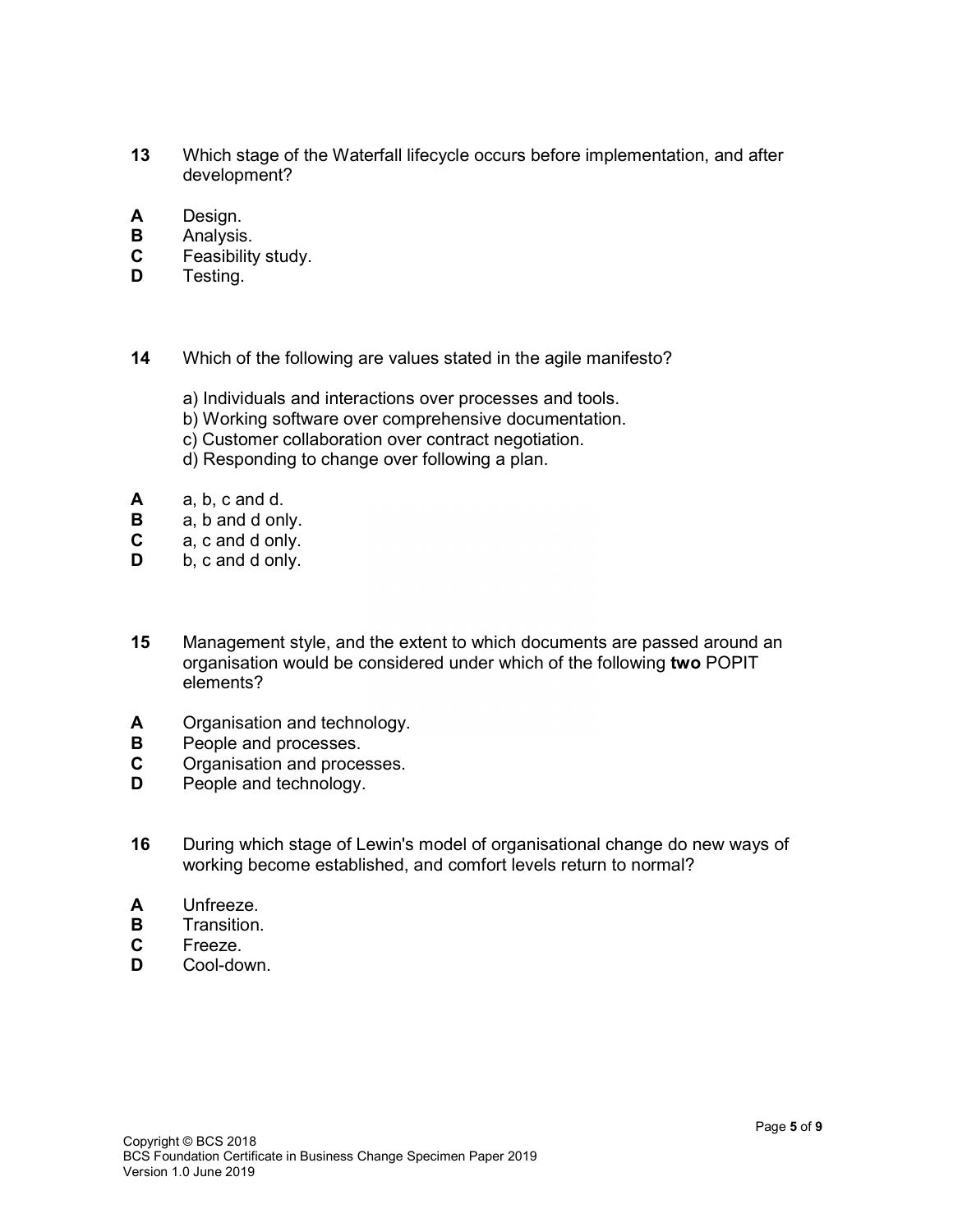- 17 Which of the following two stages of the SARAH model describe the initial adverse reaction to a change, and the eventual acknowledgement that it is going to happen?
- A Shock and anger.
- **B** Shock and acceptance.
- C Awe and acceptance.
- **D** Horror and acknowledgement.
- 18 Which of the following ensures that all the anticipated value of a business change is delivered to the organisation?
- A Benefits management plan.
- **B** Project initiation document.
- C Pre-implementation report.
- **D** Benefits profile.
- 19 Which of the following categories of benefit relies on clear criteria, and individuals qualified to make an objective judgement?
- A Measurable.
- B Financial.
- C Observable.
- **D** Qualitative
- 20 Which of the following roles are responsible for:
	- 1. Ensuring that the project is completed on time and within the agreed budget.
	- 2. Ensuring that benefits are realised.
	- a) Project sponsor.
	- b) Benefit owner.
	- c) Project manager.
	- d) Subject matter expert.
- A c and d only.
- **B** b and c only.
- C a and b only.
- **D** a, c and d only.

## End of Paper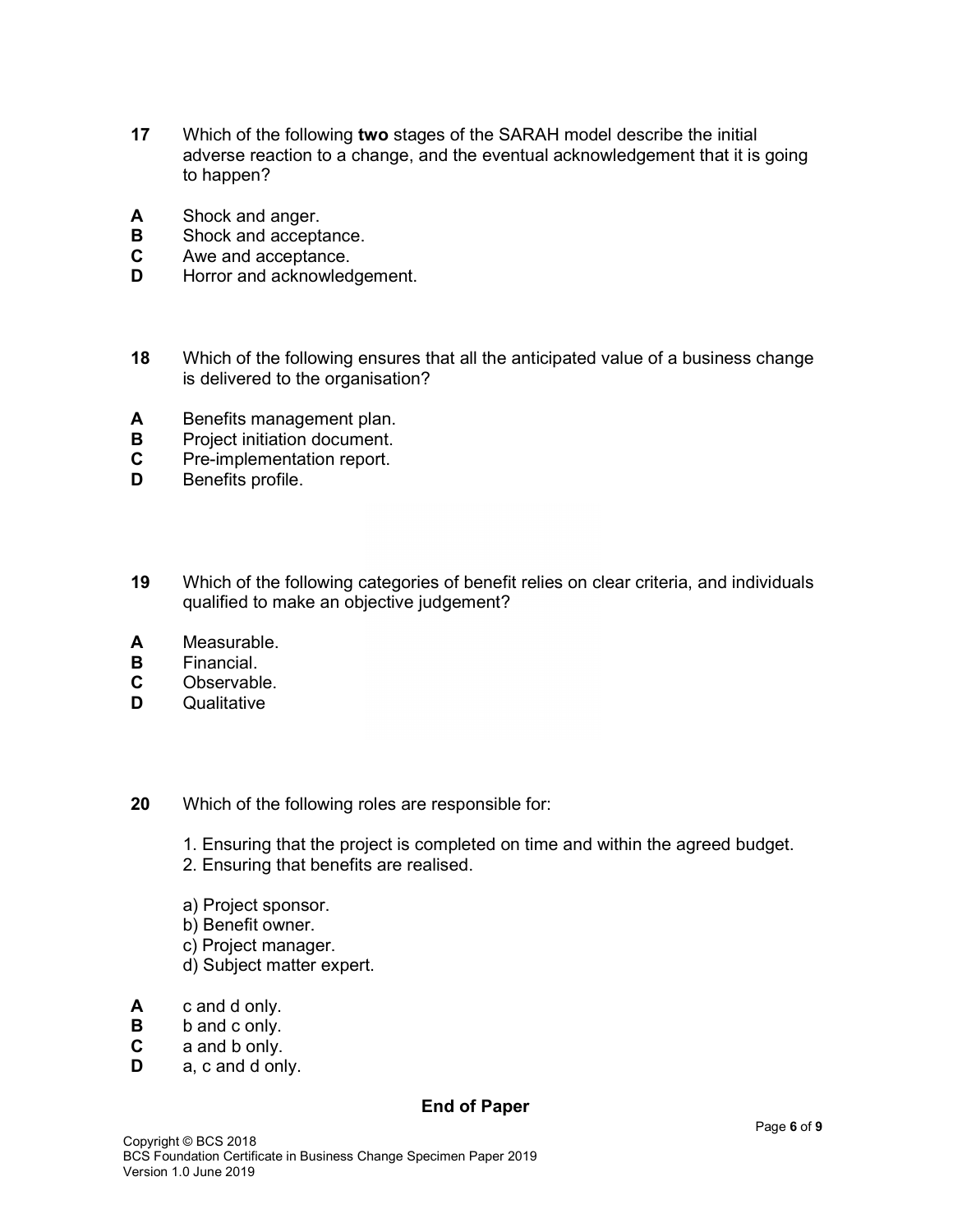## BCS Foundation Certificate in Business Change Answer Key and Rationale

| <b>Question</b> | <b>Answer</b> | <b>Explanation / Rationale</b>                                  | <b>Syllabus</b>  |
|-----------------|---------------|-----------------------------------------------------------------|------------------|
|                 |               |                                                                 | <b>Selection</b> |
| 1               | C             | A: Incorrect: a and d are not correct                           | 1.2              |
|                 |               | <b>B:</b> Incorrect: a is not correct                           |                  |
|                 |               | C: Correct                                                      |                  |
|                 |               | D: Incorrect: d is not correct                                  |                  |
| $\overline{2}$  | B             | A: Incorrect: b and d are not correct                           | 2.1              |
|                 |               | <b>B: Correct</b>                                               |                  |
|                 |               | C: Incorrect: d is not correct,                                 |                  |
|                 |               | D: Incorrect: b and d are not correct,                          |                  |
| $\overline{3}$  | A             | A: Correct                                                      | 2.2              |
|                 |               | B: Incorrect: Is applied internally                             |                  |
|                 |               | C: Incorrect: Is applied internally                             |                  |
|                 |               | D Incorrect: Is applied during business case production, and    |                  |
|                 |               | does not (explicitly) consider the power of suppliers           |                  |
| 4               | A             | A: Correct                                                      | 2.3              |
|                 |               | B: Incorrect: is a culture proposed by Handy, but control is    |                  |
|                 |               | widely delegated                                                |                  |
|                 |               | C: Incorrect: is a culture proposed by Handy, but it does not   |                  |
|                 |               | include all the features described in the question              |                  |
|                 |               | D: Incorrect: this is not a culture as proposed by Handy        |                  |
| 5               | A             | A: Correct                                                      | 2.5              |
|                 |               | B: Incorrect: b and c are not correct                           |                  |
|                 |               | C: Incorrect: b is not correct                                  |                  |
|                 |               | D: Incorrect: b and c are not correct                           |                  |
| 6               | A             | A: Correct                                                      | 3.1              |
|                 |               | B: Incorrect: a is not correct                                  |                  |
|                 |               | C: Incorrect: a and b are not correct                           |                  |
|                 |               | D Incorrect: a and d are not correct,                           |                  |
| $\overline{7}$  | в             | A: Incorrect: has a fixed notion                                | 3.2              |
|                 |               | <b>B:</b> Correct                                               |                  |
|                 |               | C: Incorrect: has a fixed notation/technique                    |                  |
|                 |               | D: Incorrect: has a fixed notation and is primarily diagnostic  |                  |
| 8               | D             | A: Incorrect: w (weltanschauung) and t (transformation) are     | 3.4              |
|                 |               | not correct                                                     |                  |
|                 |               | B: Incorrect: c (customer) is not correct                       |                  |
|                 |               | C: Incorrect: e (environment) is not correct                    |                  |
|                 |               | D: Correct                                                      |                  |
| 9               | C             | A: Incorrect: the expenditure described is a cost not a benefit | 3.7              |
|                 |               | B: Incorrect: the costs described are not intangible.           |                  |
|                 |               | C: Correct                                                      |                  |
|                 |               | D: Incorrect: the expenditure described is a cost and is        |                  |
|                 |               | tangible                                                        |                  |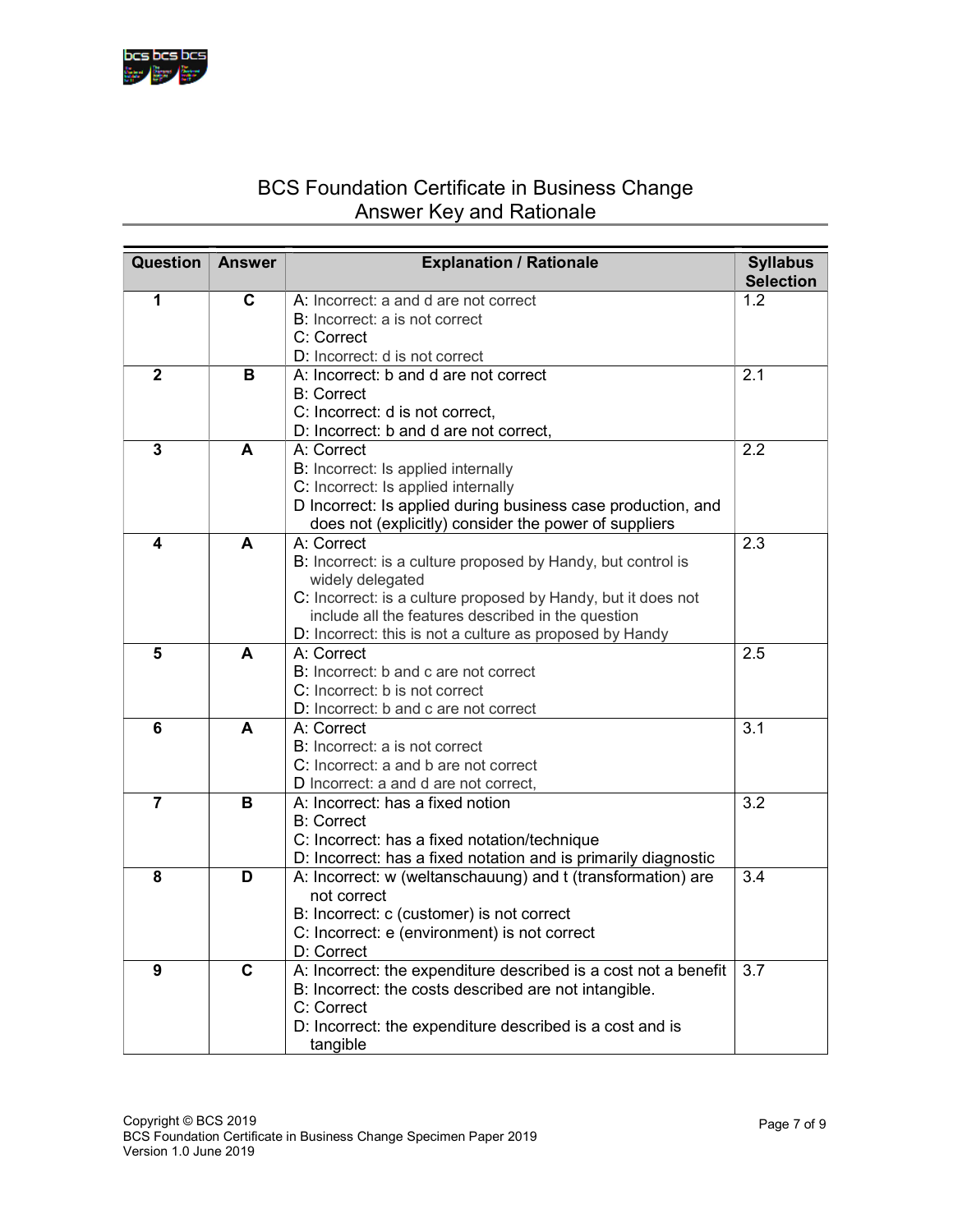| <b>Question</b> | <b>Answer</b> | <b>Explanation / Rationale</b>                                           | <b>Syllabus</b><br><b>Selection</b> |
|-----------------|---------------|--------------------------------------------------------------------------|-------------------------------------|
| 10              | A             | A: Correct                                                               | 3.10                                |
|                 |               | B: Incorrect: functional is not correct                                  |                                     |
|                 |               | C: Incorrect: technical is not correct                                   |                                     |
|                 |               | D: Incorrect: functional and technical are both incorrect                |                                     |
| 11              | C             | A: Incorrect: c and d are not correct                                    | 4.1.1                               |
|                 |               | B: Incorrect: c is not correct                                           |                                     |
|                 |               | C: Correct                                                               |                                     |
|                 |               | D: Incorrect: c and d are not correct                                    |                                     |
| 12              | A             | A: Correct                                                               | 4.1.2                               |
|                 |               | B: Incorrect: a is not correct                                           |                                     |
|                 |               | C: Incorrect: a and b are not correct                                    |                                     |
|                 |               | D: Incorrect: d is not correct                                           |                                     |
| 13              | D             | A: Incorrect: design is incorrect                                        | 4.1.5                               |
|                 |               | B: Incorrect: analysis is incorrect                                      |                                     |
|                 |               | C: Incorrect: feasibility study is incorrect,                            |                                     |
|                 |               | D: Correct                                                               |                                     |
| 14              | A             | A: Correct                                                               | 4.1.5                               |
|                 |               | B: Incorrect: c should be included                                       |                                     |
|                 |               | C: Incorrect: b should be included<br>D: Incorrect: a should be included |                                     |
| 15              | C             | A: Incorrect: technology is not correct                                  | 5.1                                 |
|                 |               | B: Incorrect: people is not correct                                      |                                     |
|                 |               | C: Correct                                                               |                                     |
|                 |               | D: Incorrect: people and technology are both incorrect                   |                                     |
| 16              | $\mathbf C$   | A: Incorrect: the described conditions do not occur at this              | 5.2                                 |
|                 |               | stage                                                                    |                                     |
|                 |               | B: Incorrect: the described conditions do not occur at this              |                                     |
|                 |               | stage                                                                    |                                     |
|                 |               | C: Correct                                                               |                                     |
|                 |               | D: Incorrect: this is not a stage of Lewin's model of                    |                                     |
|                 |               | organisational change                                                    |                                     |
| 17              | B             | A: Incorrect: anger is not correct                                       | 5.3                                 |
|                 |               | <b>B:</b> Correct                                                        |                                     |
|                 |               | C: Incorrect: awe is not a stage of the SARAH model                      |                                     |
|                 |               | D: Incorrect: horror and acknowledgement are not stages of               |                                     |
| 18              | A             | the SARAH model<br>A: Correct                                            | 6.1                                 |
|                 |               | B: Incorrect: PID defines the business context for a project             |                                     |
|                 |               | and clarifies the objectives, scope, deliverables, timescale,            |                                     |
|                 |               | budget, authority and available resources                                |                                     |
|                 |               | C: Incorrect: pre-implementation report is not part of the               |                                     |
|                 |               | syllabus                                                                 |                                     |
|                 |               | D: Incorrect: a benefits profile is a description of each of the         |                                     |
|                 |               | benefits, including the type of benefit and the identified               |                                     |
|                 |               | benefit owner                                                            |                                     |
| 19              | C             | A: Incorrect: does not rely on judgement                                 | 6.2                                 |
|                 |               | B: Incorrect: does not rely on judgement                                 |                                     |
|                 |               | C: Correct                                                               |                                     |
|                 |               | D: Incorrect: is not a benefits category                                 |                                     |